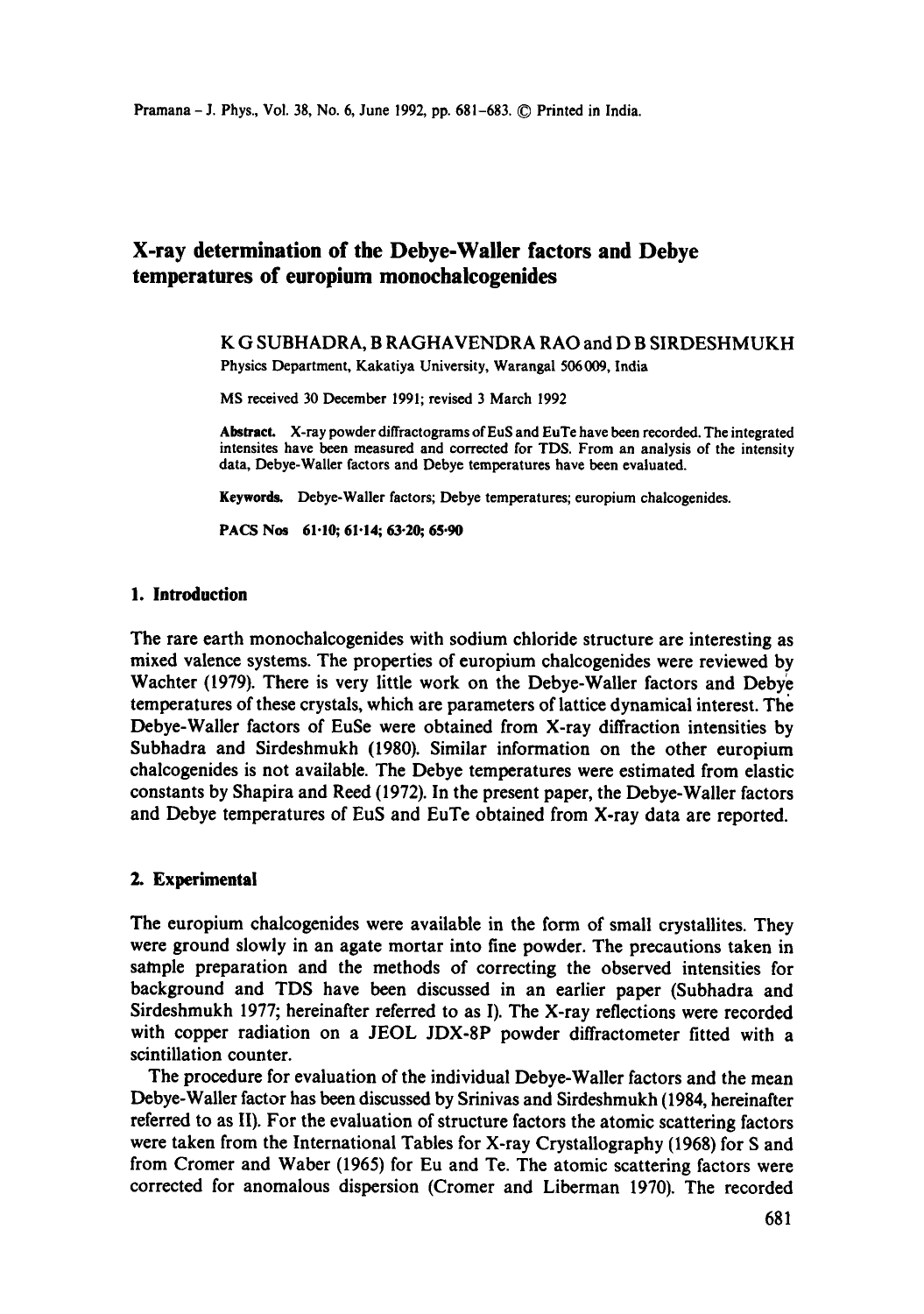reflections for EuS included reflections of the  $h, k, l$  all-even and all-odd types. This facilitated the evaluation of the individual Debye-Waller factors (see II). In EuTe, only the all-even reflections were available for intensity analysis and therefore the analysis was limited to the evaluation of the mean Debye-Waller factor. The determination of the Debye temperature  $(\theta_M)$  from the mean Debye-Waller factor  $(\overline{B})$ is done as described in I and II.

# **3. Results and discussion**

The values of the Debye-Waller factors for EuS and EuTe are given in table 1; values for EuSe from our earlier work (Subhadra and Sirdeshmukh 1980) are also included. Experimental data on several crystals with NaC1 structure reveal that the Debye-Waller factor for a heavier atom is less than that for a lighter atom, although there are some exceptions (Menz 1968; Linkaoho 1969). Both in EuS and EuTe, the Debye-Waller factor for the heavier Eu atom is smaller than that for the lighter chalcogen atom. The difference between the Debye-Waller factors for the two ions is larger in EuS than that in EuSe. The difference between the atomic masses is also larger in EuS than in EuSe. The mean Debye-Waller factor  $\bar{B}$  increases in the sequence EuS-EuSe-EuTe.

The Debye temperatures  $(\theta_M)$  of the europium chalcogenides determined from the Debye-Waller factors are given in table 1. For comparison, the values obtained from elastic constants  $(\theta_F)$  and from specific heats  $(\theta_D)$  are also quoted from Wachter (1979); the values for EuO are also included.  $\theta_E$  and  $\theta_D$  values generally agree well (Gschneidner 1964) but, in these crystals, there is some difference, particularly in EuSe and EuTe. This could be due to the difference in the temperatures at which these two values have been determined. Further, Shapira and Reed (1972) point out that analysis of low temperature specific heat data is difficult in these crystals due to the presence of a magnetic contribution. The present  $\theta_M$  values are much smaller than the  $\theta_E$ values. Recently, Horning and Staudenmann (1988) have pointed out that  $\theta$  values determined from X-ray intensities should be corrected by a factor  $p^{1/2}$  where p is the number of vibrating units in the molecule. For crystals with NaCI structure, p is 2. The  $\theta_M$  values corrected by a factor  $2^{1/2}$  are given in table 1 as  $\theta'_M$ . The agreement between  $\theta'_{\mathbf{M}}$  and  $\theta_{\mathbf{E}}$  is reasonably good.

Bansigir (1968) showed that  $log(\theta)$  vs  $log(V)$  plots are linear for a family of related crystals and that the slope of such a plot gives the average Gruneisen constant for the family of crystals. For the  $log(\theta)$  vs  $log(V)$  plot for the europium chalcogenides, the unit cell volume calculated from the lattice constants is used. The  $\theta$ 's used are  $\theta'_{M}$ 

| a     | В,            | В,            | В               | θ,  | θ.  | $\theta_M$ | $\theta_{\rm M}$ |
|-------|---------------|---------------|-----------------|-----|-----|------------|------------------|
| 5.141 |               |               |                 | 353 | 350 |            |                  |
| 5.968 | $0.39 + 0.11$ | $1.12 + 0.28$ | $0.90 + 0.14$   | 262 | 276 | $205 + 16$ | 290              |
| 6.195 | $1.22 + 0.13$ | $1.37 + 0.20$ | $1.27 + 0.15$   | 176 | 232 | $153 + 9$  | 216              |
| 6.598 |               |               | $1.43 \pm 0.20$ | 140 | 189 | $134 + 10$ | 189              |
|       |               |               |                 |     |     |            |                  |

**Table 1.** Lattice constants (a A), Debye-Waller factors  $*(B \nA<sup>2</sup>)$  and Debye temperatures  $(\theta K)$  of europium chalcogenides.

 $*B_1$  refers to Eu,  $B_2$  to S and Se and B is the mean Debye-Waller factor.